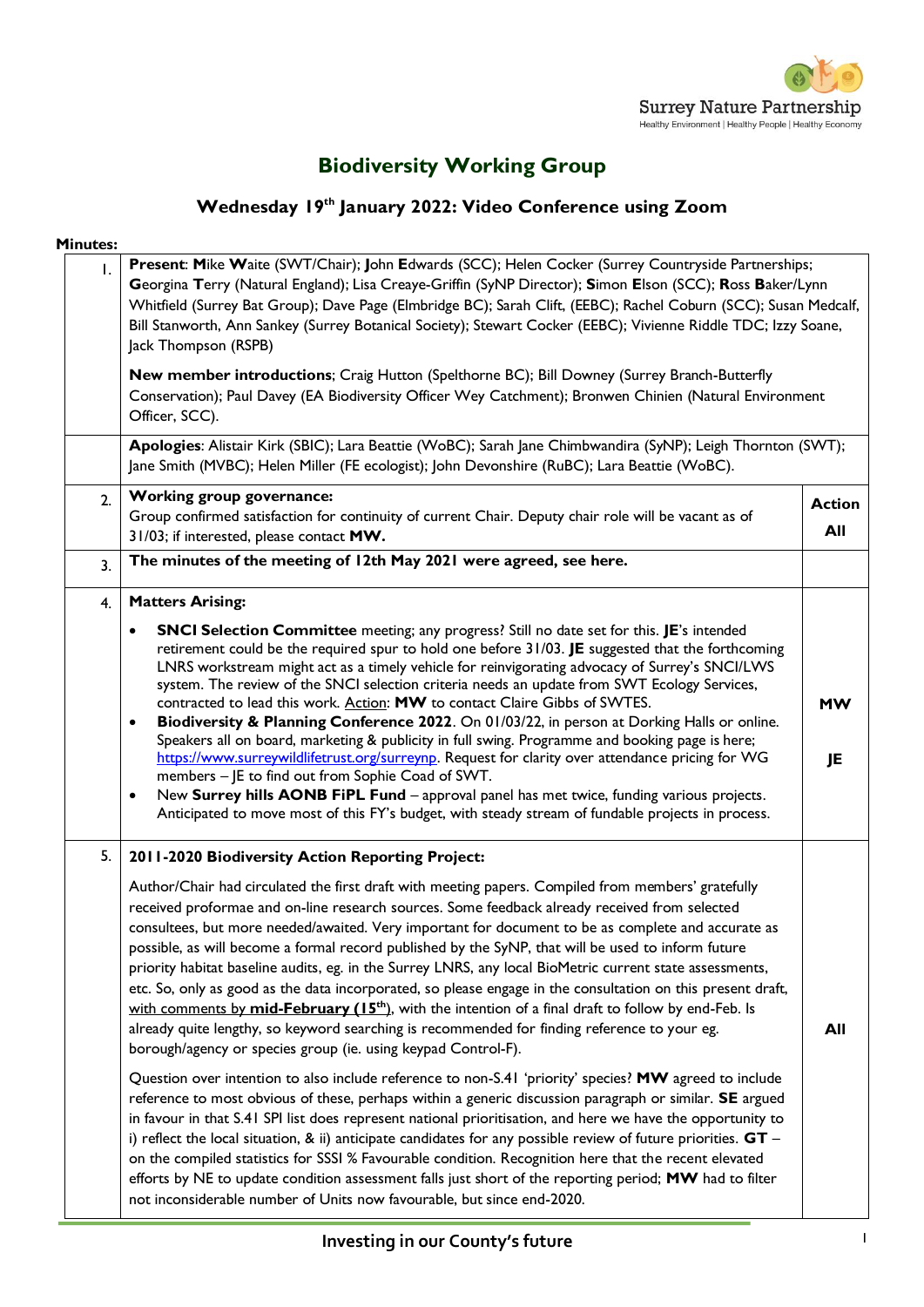

Discussion in anticipation of any intended re-fresh process for BOA boundaries. The rationale for this (ie. the simple timely opportunism, plus given their age the need for an update to reflect interim land-use changes, their fitness for use in the LNRS (see below) etc.). The emerging 'Urban BOA' identification exercise being undertaken by SWT under contract to SCC, will be an obvious additional data-set to combine with this refresh. 6. **The Future – what does 2022 hold for our sector?** Likely business for the attention and possible involvement of the working group this year: • Formal launch of the 'Small sites metric' is on the horizon, following Defra consultation on experience using the beta-version just closed. There is another topical Defra consultation on the proposed regulation framework for introduction of **statutory net gain** underway presently (see; [https://consult.defra.gov.uk/defra-net-gain-consultation-team/consultation-on-biodiversity-net-gain](https://consult.defra.gov.uk/defra-net-gain-consultation-team/consultation-on-biodiversity-net-gain-regulations/)[regulations/\)](https://consult.defra.gov.uk/defra-net-gain-consultation-team/consultation-on-biodiversity-net-gain-regulations/). **MW** will be responding for SWT and probably also for SNP. We are likely to see the announcement of a proposed preparatory training schedule and release of additional resources targeting LPAs as an eventual follow-up to this, later in the year. • The preparation of a statutory county **Local Nature Recovery Strategy** (LNRS) will start to gather pace, as led by SCC as our 'Responsible Authority'. No doubt this is already being thought about at SCC, which has now been formally offered this role. As the existing specialist forum most concerned in such matters, we can anticipate having a key seat amongst the essential stakeholder partnership required to be brought on-board in the preparation of a LNRS. The wider SENP is presently researching data requirements and their current availability across the counties making up the former South-East region, being led by South Downs NP GIS staff. • The current consultation into reviewing the **Surrey Hills AONB boundary** was discussed. This is due to close as an evidence gathering exercise 31/01. NE is appointing a Senior Advisor to then analyse this to draw up new draft boundaries for further consultation, representation & if necessary appeal through to completion. Although primarily a landscape heritage designation, this complements and benefits biodiversity conservation as well. See; [evidence@surrey-hills-aonb-boundary](mailto:evidence@surrey-hills-aonb-boundary-review.org)[review.org.](mailto:evidence@surrey-hills-aonb-boundary-review.org) • The possibility for a field meeting of the group later in the year was discussed and approved by all. Venue offers welcome - Chair suggested perhaps the 'Woking urban greening experience', complete with nesting Peregrine falcons..? • A role for the WG in upping-the-ante in emphasising/clarifying linkages of climate crisis to the parallel ecological/biodiversity crisis was suggested, ie. to making the most of perceived solutions, eg. NFM wetland creation in flood alleviation schemes. **HC** – should we apply pressure on eg. SCC to declare an Ecological Emergency alongside the adopted Climate Emergency? National government has, and also a UN COP26 recommendation was to be more forthright in linking the two crises. If only to counter the resulting imbalance in resources allocated to these issues at local govt. level (SCC to appoint x20 new staff dedicated to climate resilience through delivery of their CC Plan, vs. far smaller biodiversity team). **JT** mentioned RSPB's work with NE on developing the revised CC Adaptation Manual taking just this type of approach, see; [http://publications.naturalengland.org.uk/file/5805611654840320.](http://publications.naturalengland.org.uk/file/5805611654840320) 7. **Partner Updates: Ann Sankey** (SBS); • AS is no longer BSBI Recorder for Surrey as from 01/01/22. So far no replacement has been found but Susan Medcalf will help with some conservation matters. SBS was again invited to survey grassland on the Hampton Estate. These resulted in yet more significant finds and a general boost to the records of this area - hopefully will influence management of these fields. • Have been involved in biodiversity recording at West Horsley Place Estate, now run as a charitable trust, to provide them with records to inform their management. Another large private estate inviting recording is the Shere Woodlands Estate, some on heathland, also to inform sympathetic management.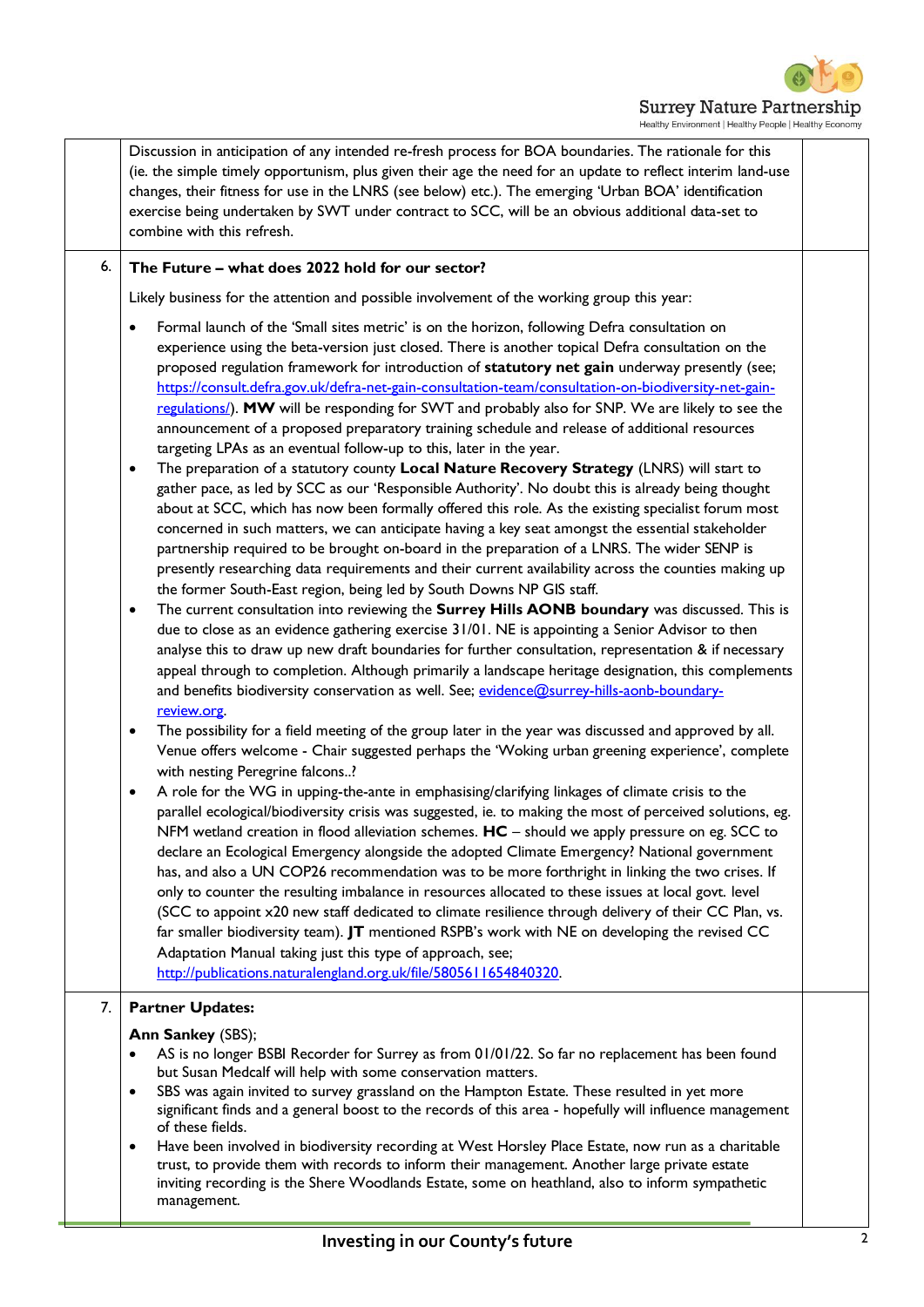

Healthy Environment | Healthy People | Healthy Economy

• A member advised R&BBC on post-golf management of Earlswood Common which has a good population of Chamomile (S.41/Red-listed). Has also encouraged beneficial management of road verges in the area. • Also working with NT at Harewoods Est. at Outwood on management advice for conserving Surrey's only remaining population of Corn Buttercup (S.41/Red listed). • Data search for Epsom & Walton Downs to help E&EBC with their management of this important area. Nearby a member helped record the arable flora of the Northey Fields SNCI at Ewell, following JE's advice on these SCC owned fields. • Annual counts of Musk Orchid (S.41/Red-listed) populations have revealed a severe decline. Reasons are unknown but could be a combination of climate-related and localised management influences at least at one of the sites. In October a new population of Basil Thyme (S.41/Red-listed) was found in a modern housing development built over former chalk downland south of Epsom. **Bill Stanworth** (SBS) mentioned some locally threatened SNCIs at Normandy (inc. Anchor Copse). **Bill Downey** (BC Surrey Branch). • Is now Vice-Chair of the Surrey Branch, UKBMS transect coordinator for VC17 (=c.120 counted transects), and is also local species Champion for the S.41 White-letter Hairstreak. • BC has launched its new National Strategy, see here; [https://butterfly](https://butterfly-conservation.org/sites/default/files/2021-10/Butterfly-Conservation-Strategy%20Brochure.pdf)[conservation.org/sites/default/files/2021-10/Butterfly-Conservation-Strategy%20Brochure.pdf](https://butterfly-conservation.org/sites/default/files/2021-10/Butterfly-Conservation-Strategy%20Brochure.pdf) • At branch level, concern that UKBMS data-set is successfully aggregated to inform trends at national level but less so for use in providing conservation evidence locally. HLF Wealden Wood White project is ending this year, with no clear plans for exit strategy/ continuity. • Has also been involved in SCC/SWT future management plan for Norbury Park consultation. **Bronwen Chinien** (SCC). Surrey's 2050 PlaceAmbition (see; [https://www.surreysays.co.uk/environment-and](https://www.surreysays.co.uk/environment-and-infrastructure/placeambition/)[infrastructure/placeambition/\)](https://www.surreysays.co.uk/environment-and-infrastructure/placeambition/) is presently under consultation from Surrey Future partnership (coordinates strategic planning countywide). Investing in Natural Capital & Nature Recovery is one of x4 core strategic priorities; Climate Change responses embedded throughout. See webpage for commenting. **Craig Hatton** (Spelthorne BC). • Is a strategic planner for Spelthorne, working on new Local Plan – is progressing well and hopes to have an early stage public consultation for later this year. • Is responsible for response to present Defra consultation on BNG mentioned above. MW to crossfeed comments from draft SNP response with CH. **Dave Page** (Elmbridge BC) • EBC new Local Plan is also progressing, DP will notify when next under consultation. • Debate around fitness of GCN District Licensing scheme in Elmbridge; shortcomings of base-line data and land availability in urban fringe. • UKBMS includes monitoring transects on several EBC sites. Disease-resistant English Elms planted at Hurst Meadows to support White-letter Hairstreak. • Lower Mole Flood Alleviation Scheme largely within Elmbridge; EA is still modelling in old R. Mole loop for this. Meanwhile NNIS Floating Pennywort progressive removal undertaken by EBC with Lower Mole CP & Canoe England. • Esher Common; 20ha of heathland habitat restoration from mature conifer is ongoing. • Marbled White notably expanding its range across Elmbridge. **Georgina Terry** (Natural England) • New Countryside Stewardship window opens 18/02. • GT has new role with NE as area-based consultant to FE to ensure sustainable woodland creation across Thames-Solent region. Will keep Chiddingfold Forest and Mole Gap-Reigate, but all other Surrey SSSI and land management advice now with Sophie Sykes or Jane Sevenoaks. • Assisting FE with review of Chiddingfold Forest SSSI management plan; should offer continuity action towards objectives of the closing BC Wood White project. • Westbrook Mill consultation with EA, over proposed sluice removal. Reigate Heath SSSI; preparing options appraisal for achieving wetland restoration in Units 1 & 3, via various current hydrological investigations, managed overall by Susan Medcalf (present) but involving both EA's groundwater team and SCC Flood Risk team. Irony not lost that site was previously drying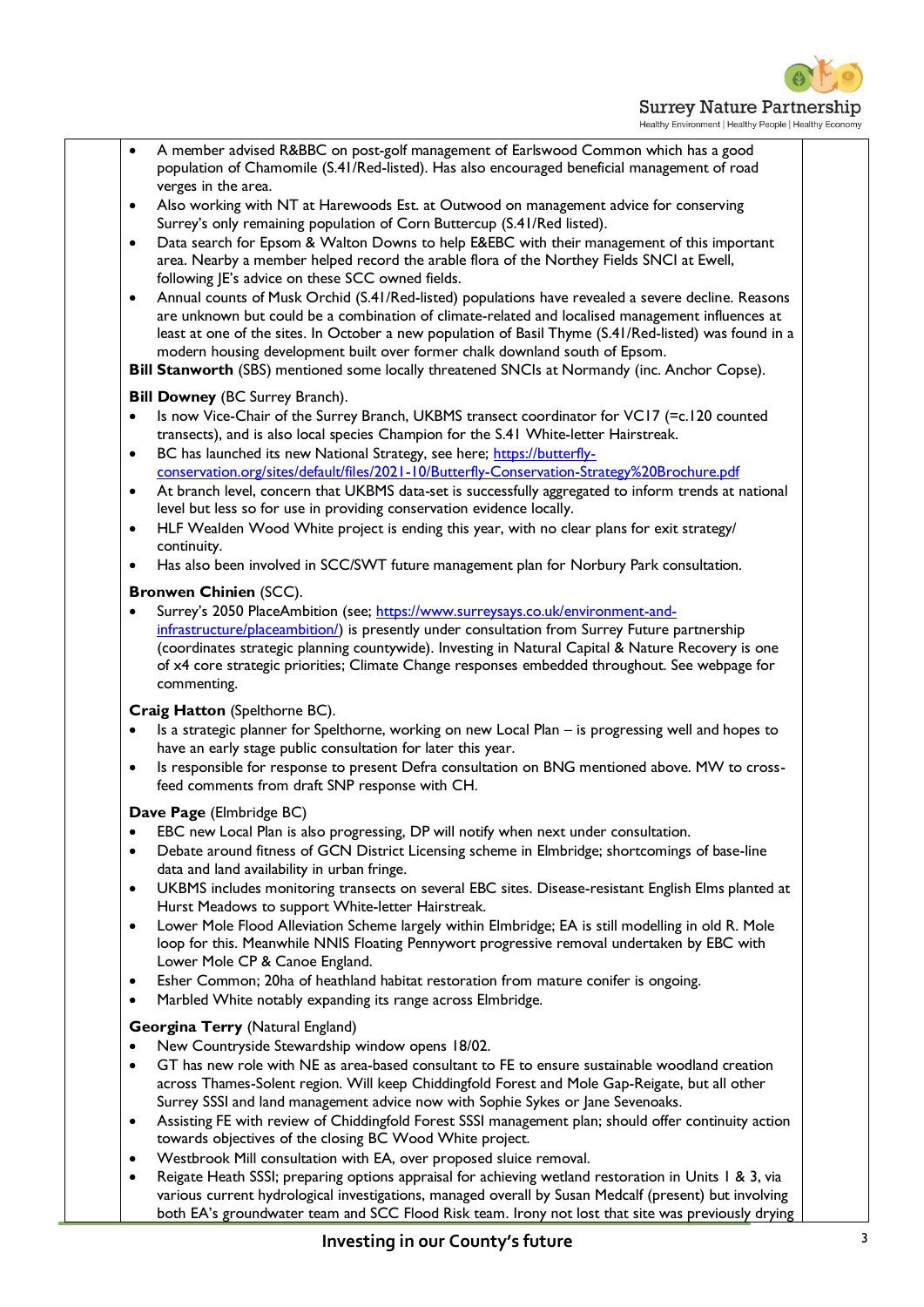

out and being proposed for denotification, but is now re-wetting naturally and people worried about controlling that..

Question from **RB** with ref. to forestry proposals at Sidney Wood, where scale of thinning could impact eg. recently identified bat interest. Recommended to take this up with Helen Miller.

## **Helen Cocker (Countryside Partnerships)**

- Lower Moles delivering GCN replacement habitat for Elmbridge, having signed up to NE's scheme. Experience has shown that it is difficult to find land available for pond creation.
- Provision of volunteering opportunities is slowly getting back to normal.
- Heathland CP has recently taken on direction of a new volunteer group active on Pirbright Common for GBC.
- Experimenting with invisible fencing/shock collars with grazing herd, both for cattle & goats. Have found goats to be very quick on the uptake.
- New grazing sites this season on Headley Warren private nature reserve and Brockham Quarry/ Limeworks.
- [Big Chalk](https://www.southdowns.gov.uk/wp-content/uploads/2017/02/PP_26Jan2017_Item_10-Presentation.pdf) appears to be coming to a county near you finally (this ppt. suggests has been around in concept for some time already).

## **Izzy Soane (SBC)**

- Works closely with CH in planning at Spelthorne.
- Main borough-owned site occupying much of Izzy's time is Staines Moor SSSI/SPA, where recent management has significantly reduced scrub extent over this season.
- SSSI includes smaller annex known as Shortwood Common, where a primary interest feature is a large former stock pond supporting a one-time strong population of the S.41/Red-listed Brown Galingale. A project focussed on recovering this species has concluded that the present water levels remain too high in summer, eliminating the muddy draw-down zone required by the plant. This is compounded both by extensive *Crassula* and Parrot's-feather. Bank clearance will be necessary to promote seasonal evaporation, and a reintroduction may eventually become necessary.
- OPM is on the increase in Spelthorne alternative strategies to its control? **MW** to provide link to Geoff Monck of GBC who is leading a crusade against control by whole-canopy fumigation. Also new FE guidance available.

## **Jack Thompson** (RSPB)

- Here in place of Mike Coates (Farnham Woods NR warden) who is absent.
- RSPB's Priority Landscapes program, ie. focusing on established IBAs. Here it is the Thames Basin & Wealden Heaths. Have developed plan with x3 main workstreams; i) regulatory casework/managing recreational disturbance; ii) Habitat management (mainly in Hants presently); iii) People & wildlife, community involvement.

## **John Edwards** (SCC)

- Welcome to Bronwen on SCC team will primarily be responsible for taking forward Envt. Act driven work streams.
- John Edwards is retiring from SCC at the end of April. It is intended that the role of County Ecologist will continue, to replace John. Bronwen Chinien has joined the team as Natural Environment Officer - not as John's replacement but she will be the initial contact for the Local Nature Recovery Network and BNG, and to provide a link with the new person for other work areas. All wished him well, and there will be due tribute to follow at an appropriate occasion.
- District Level Licensing, to be presented at coming Biodiversity & Planning Conference. Are x4 separate schemes running in Surrey. SCC is with Naturespace, where a dedicated Surrey Newt Officer has been appointed.
- Recent dealings with SCC Flooding Resilience team , where parallel NFM-type opportunities for realising wetland creation are well understood and received positively. Relatedly, case of A31 mismanagement of drainage balancing ponds; BVCP to now take this on. JE also been reviewing state of many village ponds, where mgmt. might be tweaked to benefit both biodiversity and local FA needs.
- Expanded Howell Hill LNR through to Priest Hill via Northey Fields SNCI concept; is growing legs and has tacit support of NE. Watch this space!
- SCC in early discussions with NE re. offer as Responsible Authority for LNRS. NE to now make formal recommendation to SoS.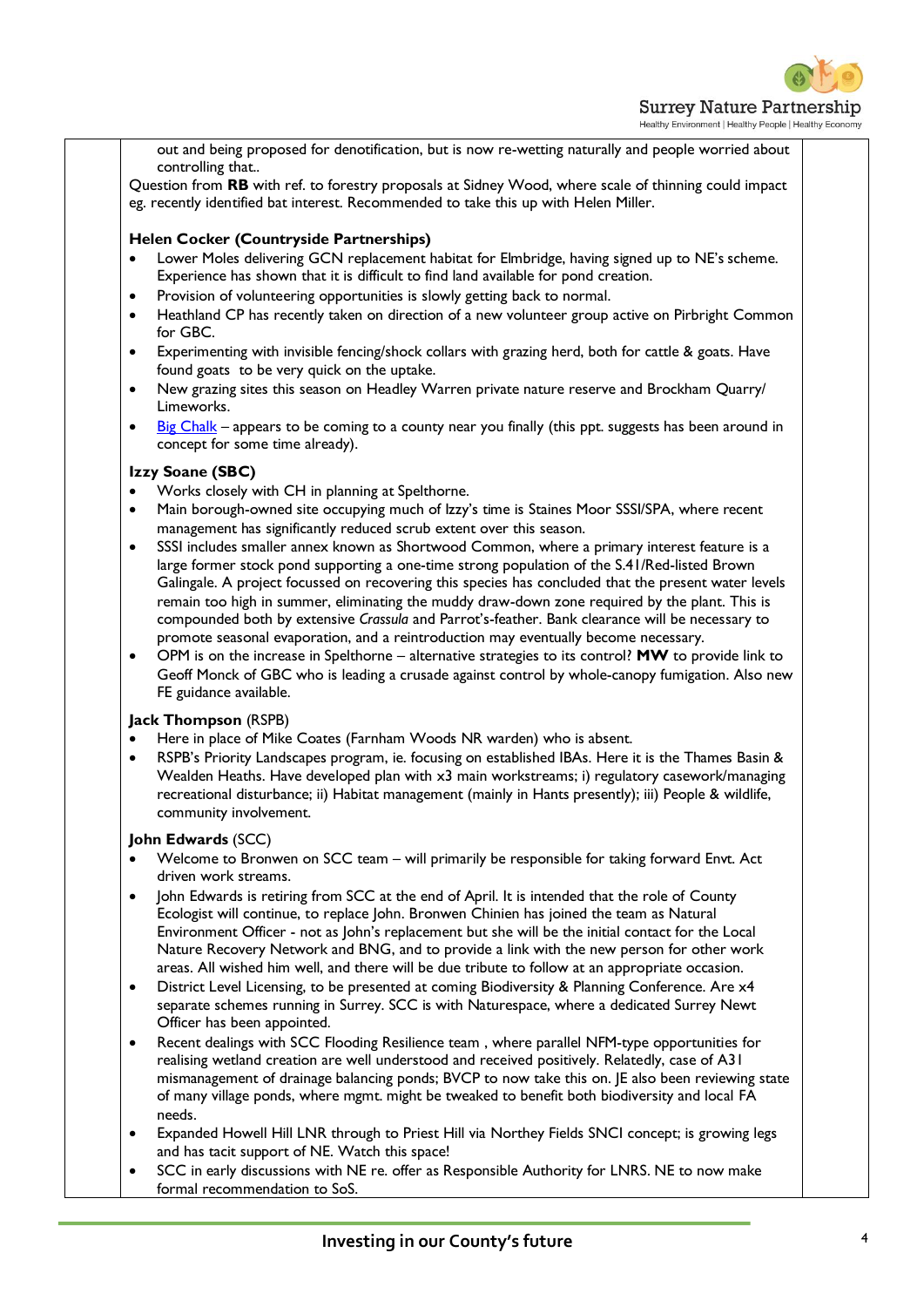

| ٠<br>veteran-trees-advice-for-making-planning-decisions.<br>٠<br>SBIC.                                                                                                 | NE Standing Advice (online) on planning regulation for protected spp. & Ancient Woodland all<br>recently revised (on 14/01); see here https://www.gov.uk/guidance/protected-species-how-to-review-<br>planning-applications and here; https://www.gov.uk/guidance/ancient-woodland-ancient-trees-and-<br>Annual Recorders' Meeting 2022 - either online 19/02 or later in year in person. Decision rests with                                                                                                                                                                                                                                                                                                                 |
|------------------------------------------------------------------------------------------------------------------------------------------------------------------------|-------------------------------------------------------------------------------------------------------------------------------------------------------------------------------------------------------------------------------------------------------------------------------------------------------------------------------------------------------------------------------------------------------------------------------------------------------------------------------------------------------------------------------------------------------------------------------------------------------------------------------------------------------------------------------------------------------------------------------|
| Lisa Creaye-Griffin (SyNP Director)<br>bring a small ppt. on this to next meeting.                                                                                     | To expand on earlier minute re. a SENP trans-SouthEast regional Nature Recovery Network<br>mapping project, being undertaken (as offered) by South Downs NP. Purely a desk study<br>using/compiling existing national GIS datasets. To present an early 'starter for 10' that individual<br>counties can begin from (objective to ensure principle of seamless join-up from the outset). Lisa to                                                                                                                                                                                                                                                                                                                              |
| <b>Paul Davey</b> (Environment Agency)<br>seeking 20% BNG wherever possible.                                                                                           | Deals a lot with planning casework as statutory consultee. All sorts of infrastructure in process at<br>present in Wey catchment, eg. Sanway-Byfleet FA scheme ongoing, affects SWT Manor Farm NR,<br>where we hope for realisation of NFM opportunities there, driven minly by EA's corporate target                                                                                                                                                                                                                                                                                                                                                                                                                         |
| Ross Baker (Surrey Bat Group)<br>lighted (and even tarmacked) has been abandoned - see                                                                                 | Dagley Lane cycle scheme at Shalford - understood from SWT ecologist that proposal to make this                                                                                                                                                                                                                                                                                                                                                                                                                                                                                                                                                                                                                               |
| https://www.surreysays.co.uk/iai/dagleylane/ for details.<br>٠<br>welcome (ie. from MVDC, SCC PRoW, SWT, SH AONB?).                                                    | Approval to re-commence hibernacula monitoring, following halt through COVID risk to bats;<br>conditional on using minimal personnel, face masks and LFTs. At Godstone Mines all numbers low,<br>so cannot say if the disturbed Nomies mine has suffered in comparison. But there was a Bechstein's<br>bat here - a first for the Godstone complex. At Westhumble largely typical numbers. At Betchworth<br>there are new access problems, where former tree surgeon occupier now left and scaffolding co. has<br>taken over complete area, and apparently gone 'rogue' regarding planning constraints/conditions.<br>SBG to investigate further as access through work yard is critical. Any intel on this current situation |
| <b>Simon Elson (Surrey County Council)</b><br>In 2021 the Mineral's Industry celebrated 50 years of restoration awards:<br>included!). For the brochure if you prefer: | MPA Quarries & Nature 2021  A 50 year success story - Complete Show - YouTube (Surrey sites<br>https://www.mineralproducts.org/MPA/media/root/Publications/2021/Nature-brochure-Online-V2-                                                                                                                                                                                                                                                                                                                                                                                                                                                                                                                                    |
| Spreads.pdf                                                                                                                                                            | At Tice's Meadow in Farnham, SCC has now taken the freehold ownership (purchase supported by<br>funding from Waverley, Guildford, Farnham Town Council, Rushmoor and Hants CC). The Bird<br>Group on the site have a local wildlife film maker Josh Guyan is following them for a year in order<br>to make a documentary. Here is the link to the first edited footage: https://youtube/LfL83Gz-t94.<br>At Molesey Reservoir 'Plan B' is being pursued whereby Thames Water, having failed to offload                                                                                                                                                                                                                         |
|                                                                                                                                                                        | future management responsibility to a 3rd party eNGO, now intends to stay as primary site manager<br>but as advised by a consultative board of reps. from all interested biodiversity groups, to assist in<br>various management projects as permitted. In early autumn 2021, a juvenile Otter found on Thames<br>tow-path at Molsesey - had been attacked by a dog and taken to Wildlife Aid, where it died. Origins<br>therefore a mystery; given its age could be from a reasonably local breeding population/pr.                                                                                                                                                                                                          |
| <b>Stewart Cocker (Epsom &amp; Ewell BC)</b><br>E&EBC new Head of Place (aka planning) is Vicki Potts.<br>٠<br>٠<br>responsibilities.                                  | Countryside Mgmt team put back within planning directorate, on basis of assisting new BNG                                                                                                                                                                                                                                                                                                                                                                                                                                                                                                                                                                                                                                     |
| $\bullet$<br>$\bullet$                                                                                                                                                 | Thames Water has confirmed major (£150k) funding contribution for river restoration in Hogsmill<br>LNR, led by SERT and also with SCC Flood Risk backing in recognition of NFM benefits.<br>Sarah Clift (present) has completed new habitat mgmt plans for both Epsom Downs and Nonsuch<br>Park, with Epsom Golf Course in process. Wanted to thank Ann Sankey for botanical records input.                                                                                                                                                                                                                                                                                                                                   |
|                                                                                                                                                                        | Investing in our County's future                                                                                                                                                                                                                                                                                                                                                                                                                                                                                                                                                                                                                                                                                              |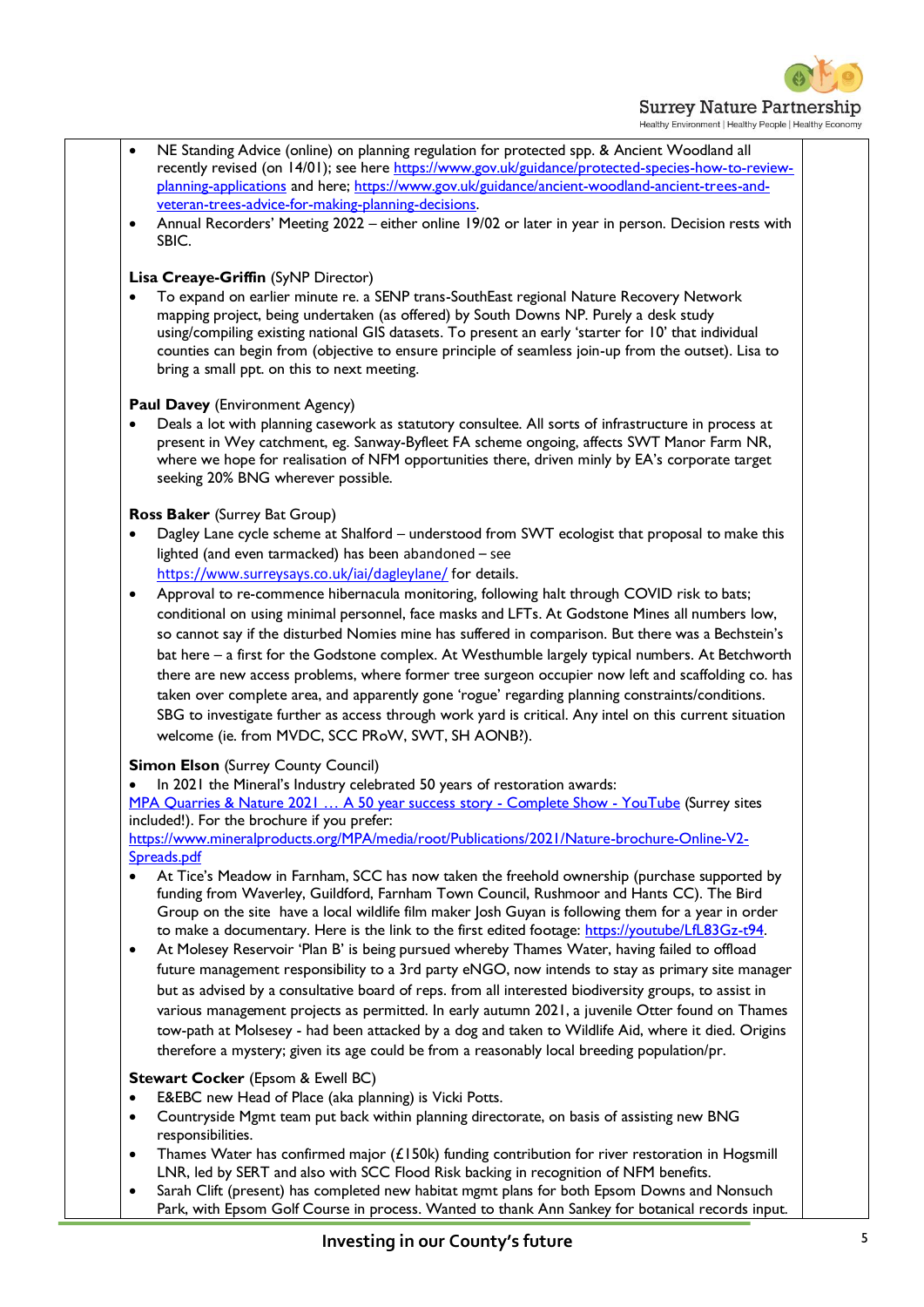

|    | Operational Services team determined to source appropriate cutting/clearing equipment to optimise<br>$\bullet$<br>mowing regimes across borough.                                                                                                                                                                                                                                                                                                                                                                                                                                                                                                                                                                                                                                                  |     |
|----|---------------------------------------------------------------------------------------------------------------------------------------------------------------------------------------------------------------------------------------------------------------------------------------------------------------------------------------------------------------------------------------------------------------------------------------------------------------------------------------------------------------------------------------------------------------------------------------------------------------------------------------------------------------------------------------------------------------------------------------------------------------------------------------------------|-----|
|    | Volunteering hours slowly recovering - 1/3 down on 2019, but 1/2 in 2020, so improving.<br>$\bullet$                                                                                                                                                                                                                                                                                                                                                                                                                                                                                                                                                                                                                                                                                              |     |
|    | Vivienne Riddle (Tandridge DC)<br>• The emerging Local Plan is still under examination and discussions and decisions regarding our LP are<br>ongoing, as necessary.                                                                                                                                                                                                                                                                                                                                                                                                                                                                                                                                                                                                                               |     |
|    | in absentia:                                                                                                                                                                                                                                                                                                                                                                                                                                                                                                                                                                                                                                                                                                                                                                                      |     |
|    | Jane Smith (MVDC)<br>MV Local Plan. Expectation is for the Examination in Public (EiP) to take place in the spring/summer,<br>with the timetable to be confirmed once an Inspector is appointed. Note that Local Plan includes a<br>BNG requirement of 20%, based on SyNP's recommendations. Has been challenged by a number of<br>developers, both on principle (ought to stay with the 10% minimum of Envt. Act) & in terms of<br>whether it is achievable on smaller sites. Received representations of both SWT & SyNP and good to<br>have both organisations' express support for 20%, backed up by the November 2020 position<br>statement. Depending what further information is sought by the Local Plan Inspector, we may need<br>to come to the LNP for further support at Examination. |     |
|    | John Devonshire (Runnymede BC)<br>Adopted our Green & Blue Infrastructure SPD, came into force in December 2021. Have also<br>$\bullet$<br>started 1st review of current Local Plan and are at early evidence gathering stage with Issues &<br>Options consultation planned in autumn this year.                                                                                                                                                                                                                                                                                                                                                                                                                                                                                                  |     |
|    | Lara Beattie (Woking BC)                                                                                                                                                                                                                                                                                                                                                                                                                                                                                                                                                                                                                                                                                                                                                                          |     |
|    | Planet Woking newsletter - next edition coming soon. Subscribe at www.planetwoking.co.uk. Planet<br>٠<br>Woking is Woking Borough Council's climate and ecological communications programme. Past<br>newsletters are available online at https://planetwoking.co.uk/get-involved/newsletters/.<br>Corporate Strategy 2022-27. Public consultation carried out during autumn 2021 showed that the<br>$\bullet$<br>environment and climate change are considered core priorities and will be at the heart of the<br>emerging Strategy.                                                                                                                                                                                                                                                              |     |
|    | Woking BC and Surrey Wildlife Trust are discussing a joint biodiversity project event for the late<br>$\bullet$<br>spring. More information will be brought back to the group when available.<br>Local environmental group Woking Environment Action (WEAct) will be launching a new hedgehog<br>$\bullet$<br>conservation project in the spring to coincide with Hedgehog Awareness Week (2-8 May). Residents<br>will be encouraged to get involved by reporting sightings and making hedgehog friendly adaptations<br>to their gardens. More information coming soon to their website at<br>https://wokingenvironmentaction.com/.                                                                                                                                                               |     |
|    | David Watts (R&BBC)                                                                                                                                                                                                                                                                                                                                                                                                                                                                                                                                                                                                                                                                                                                                                                               |     |
|    | New 10yr Woodland Management Plan for Banstead Woods has been approved by FC and is in<br>$\bullet$<br>operation. Objectives include rotational coppice, high forest continuous cover, management of<br>veteran trees and creation of seasonal ponds.                                                                                                                                                                                                                                                                                                                                                                                                                                                                                                                                             |     |
|    | Renewed 5yr management plan for Earlswood Common LNR is in its first draft stage and undergoing<br>$\bullet$<br>consultation with the steering group.<br>Ash Dieback and OPM are both spreading from the north of the borough and is now becoming<br>$\bullet$                                                                                                                                                                                                                                                                                                                                                                                                                                                                                                                                    |     |
|    | established in the Reigate/Redhill area, monitoring and control of both are underway.                                                                                                                                                                                                                                                                                                                                                                                                                                                                                                                                                                                                                                                                                                             |     |
| 6. | AOB: SM & JE attended Rob McGibbon's memorial event in Dorset. Suggestions open for some fitting<br>memorial to him in Surrey, be it a named site or actual installation somewhere.                                                                                                                                                                                                                                                                                                                                                                                                                                                                                                                                                                                                               | All |
|    | JE recommended viewing various links in chat:<br>Planning Advisory Service page on BNG; https://www.local.gov.uk/pas/topics/environment/biodiversity-<br>net-gain#pas-events                                                                                                                                                                                                                                                                                                                                                                                                                                                                                                                                                                                                                      |     |
|    | NDP email is to join The Nature Recovery Network Delivery Partnership;                                                                                                                                                                                                                                                                                                                                                                                                                                                                                                                                                                                                                                                                                                                            |     |
|    | NDPNatureRecovery@naturalengland.org.uk<br>British Standard on BNG; https://cieem.net/british-standard-for-biodiversity-net-gain-published/.                                                                                                                                                                                                                                                                                                                                                                                                                                                                                                                                                                                                                                                      |     |
|    | <b>DoNM 2022</b>                                                                                                                                                                                                                                                                                                                                                                                                                                                                                                                                                                                                                                                                                                                                                                                  |     |